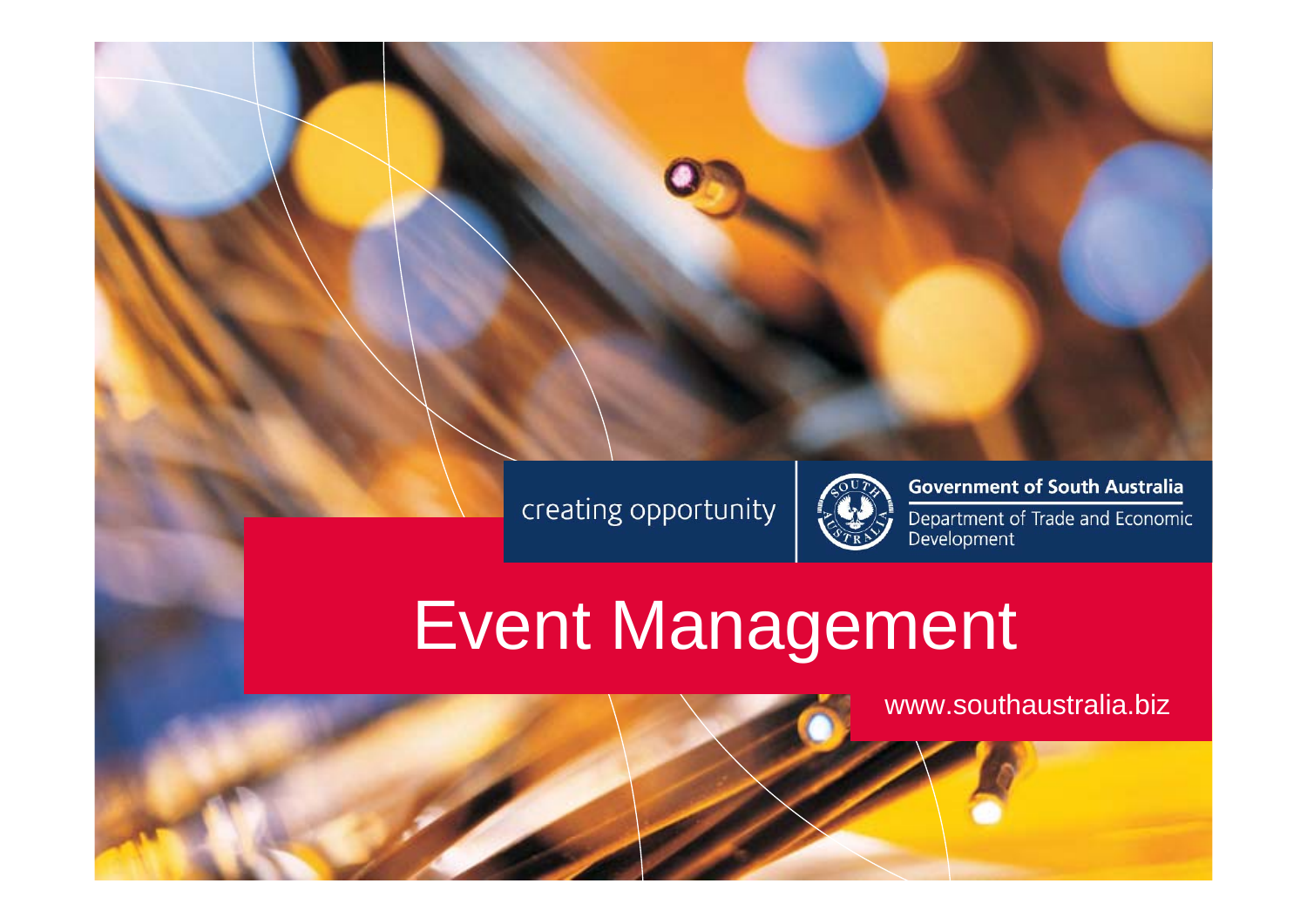

**Government of South Australia** 

Department of Trade and Economic Development

## Event Planning

www.southaustralia.biz

- • **Event Planning should start to occur approximately 2-3 months before your event.**
- • **Determine the event objectives and target audience.** This will help shape the theme & type of event (workshop, seminar, breakfast/lunch, panel session), venue, speakers etc.
- $\bullet$ **Determine budget.** This will set limitations to the event.
- • **Determine Risk.** Look at logistical risks such as timing, contractors, OH&S issues/injuries, crowding, negative media…..check out venue and ensure contingencies. Make sure you are covered by insurance.
- $\bullet$  **Create invite list.** This will be determined by the audience you are trying to target. Remember there will be a % of people who will not be able to attend, so factor this in when determining invite numbers.
- $\bullet$ **Look at dates for event.** Does it clash with any competing event in the area?
- • **Book suitable venue.** Does the venue hold your numbers? Do they supply all the AV equipment and food/beverage you need? Is it suitable for your type of event /theme? Is it situated in a good location?
- • **Design & Send invite.** Can the invite be produced in-house or does it need to be designed externally? Should it be sent electronically or post? Look at suitability to event, budget and lead times. Send approximately **1 month** before.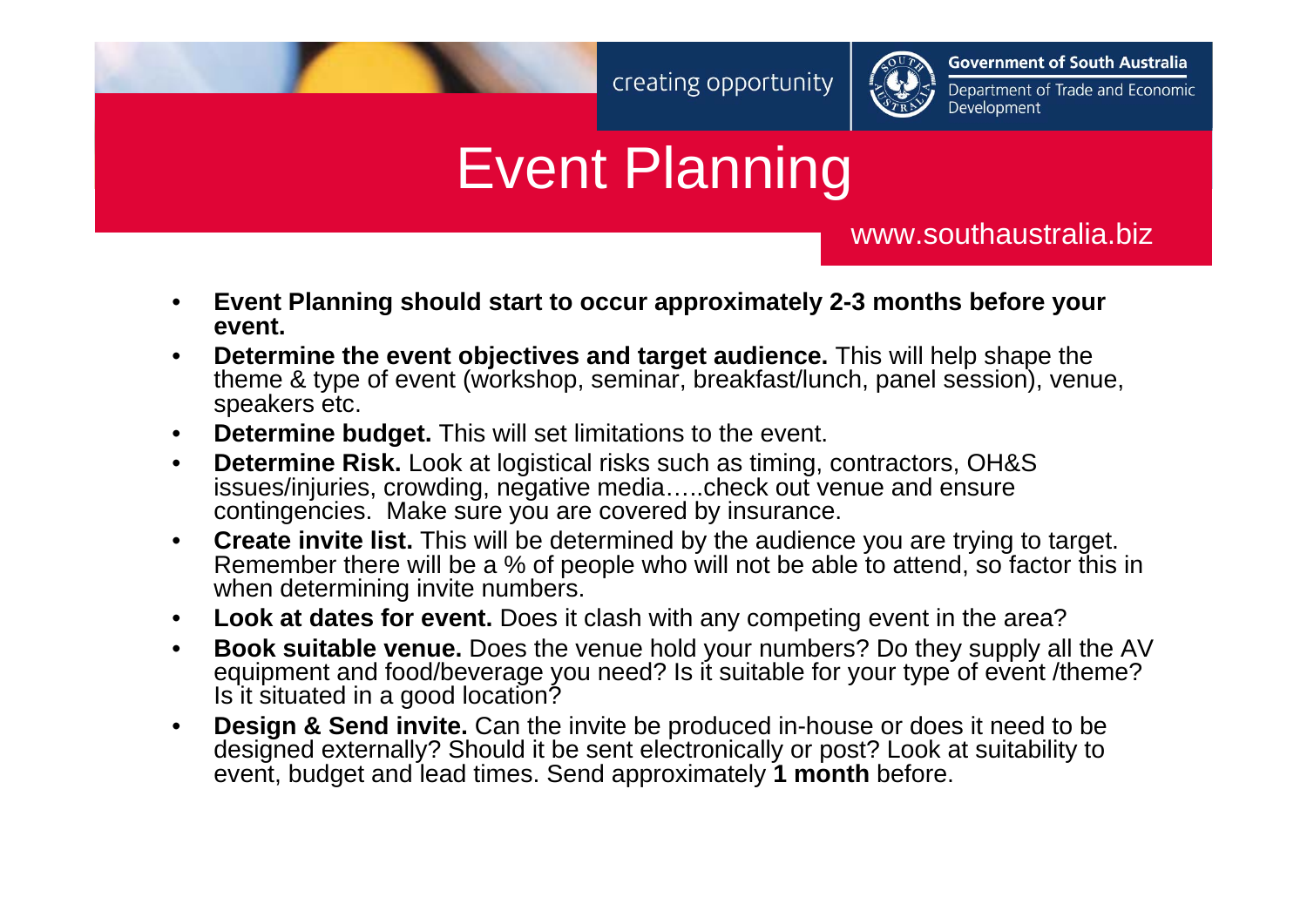

**Government of South Australia** 

Department of Trade and Economic Development

## Event Planning

www.southaustralia.biz

- • **Audio Visual (AV) equipment.** Look at the AV requirements for your event ie stage, microphone/lapel, lectern, lights, laptop, data projector, screens, AV technician, sound system etc. This will be determined by what and how your event is being presented, in addition to budget.
- • **RSVP follow up.** Ring your unconfirmed invitees a few days before your event to confirm their attendance. This will remind people of your event and reduce the number of no-shows and turn-ups, giving you less uncertainty on the day. This can also enhance the quality of attendees.
- •**Administration:**

**Name tags, seating arrangements, place cards.** Any political, courtesy considerations, eg correct post-nominals, competing businesses not on same table, branding on place cards etc. Atmosphere consideration, are these needed? Ie informal, you may wish to disregard.

**VIP protocol.** How will you treat your VIPs differently? Supplied transport, car parking, special seating, VIP event other than your event, special mention at event etc.

**Run sheet.** Include ALL event aspects on your run sheet including setting up times, AV check, venue/catering liaison, speaker briefings, arrival of guests, actual event activities and 'bump out' at the end. Include considerations for delay. Brief ALL participating people such as staff, volunteers, venue, AV, speakers, MC etc.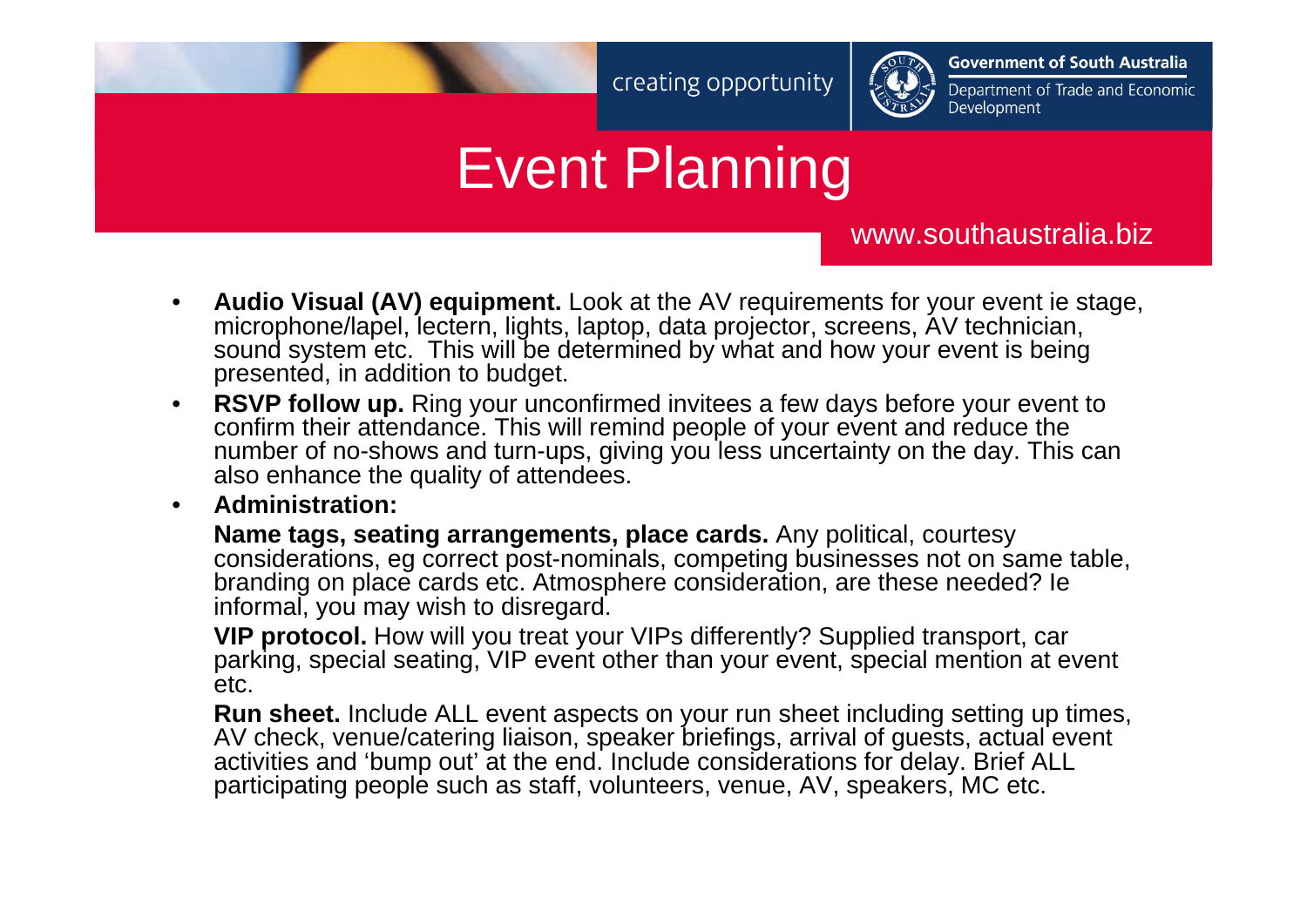

**Government of South Australia** 

Department of Trade and Economic Development

## Event Planning – Promotion

#### www.southaustralia.biz

**Look at promotion of your event; pre, during and post event:**

- • **Advertising (paid publicity).** Promoting the event to gain interest and encourage participation. Budget consideration. Design Company to create ads (press, web). Think out of the square, cheap or free options include community notice boards in schools, sporting venues, libraries, councils etc
- • **Media Release (unpaid publicity).** Possibly consider paying a PR Practitioner to write a media plan and media release/s. Otherwise, write your own media release\*, considering how it will be 'newsworthy' ie how does your event affect the community and what angle will be of interest to the media? Make use of your media contacts.
- • **Engaging Key Stakeholders.** Are there any organisations that have a good fit with your objectives, look at possible partnerships. They may see mutual benefit for promoting your event. This could lead to free publicity via sharing their networks.
- • **Marketing Collateral.** What marketing tools will effectively promote your event to gain interest and encourage participation? Eg. Posters, brochures, banners, invite, billboards, website, gifts etc. Look at suitable distribution channels.
- •Always good to promote the success of the event via the above mediums.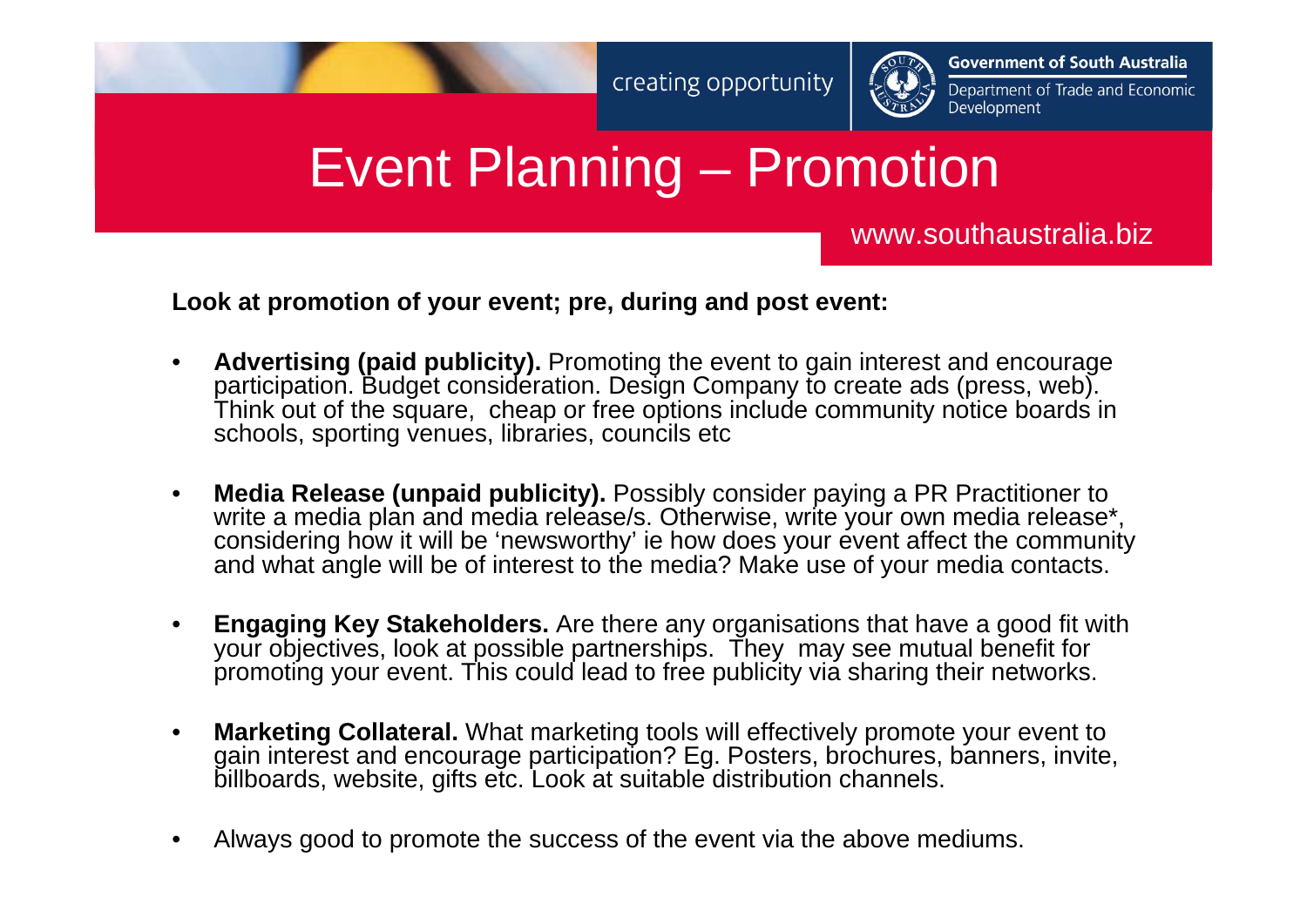

**Government of South Australia** 

Department of Trade and Economic Development

## The Actual Event – on the day

www.southaustralia.biz

#### **Preparation:**

- • Get to the venue early to do an onsite check, to have enough problem solving time if something goes wrong.
- $\bullet$  Check with venue to make sure they are across the run sheet and any changes to timing, speakers, presentations, format etc. Food and beverages ok?
- $\bullet$  Check AV equipment. Do a run through. Make sure sound can be heard at all areas in the venue.
- $\bullet$ Put out display material, such as banners, brochures, pens etc.
- • Set up registration table with name tags and information about seating arrangements (if any). Good idea to separate no-shows and keep a record of people turning up to your event on the day to get a FINAL number for your event. Important to assess 'success' of your event and the 'types' of businesses and people interested in the topic of your event for future event success.
- • During event, make sure the activities are going to schedule. If any anomalies, let venue know as it may affect them eg staffing, food times etc.
- • Handling the media. Have 3 key statements you would like to communicate on the day if media attend. Choose a relevant spokesperson who can speak well in public and on the spot. Be prepared with a media release and photo/TV opportunities.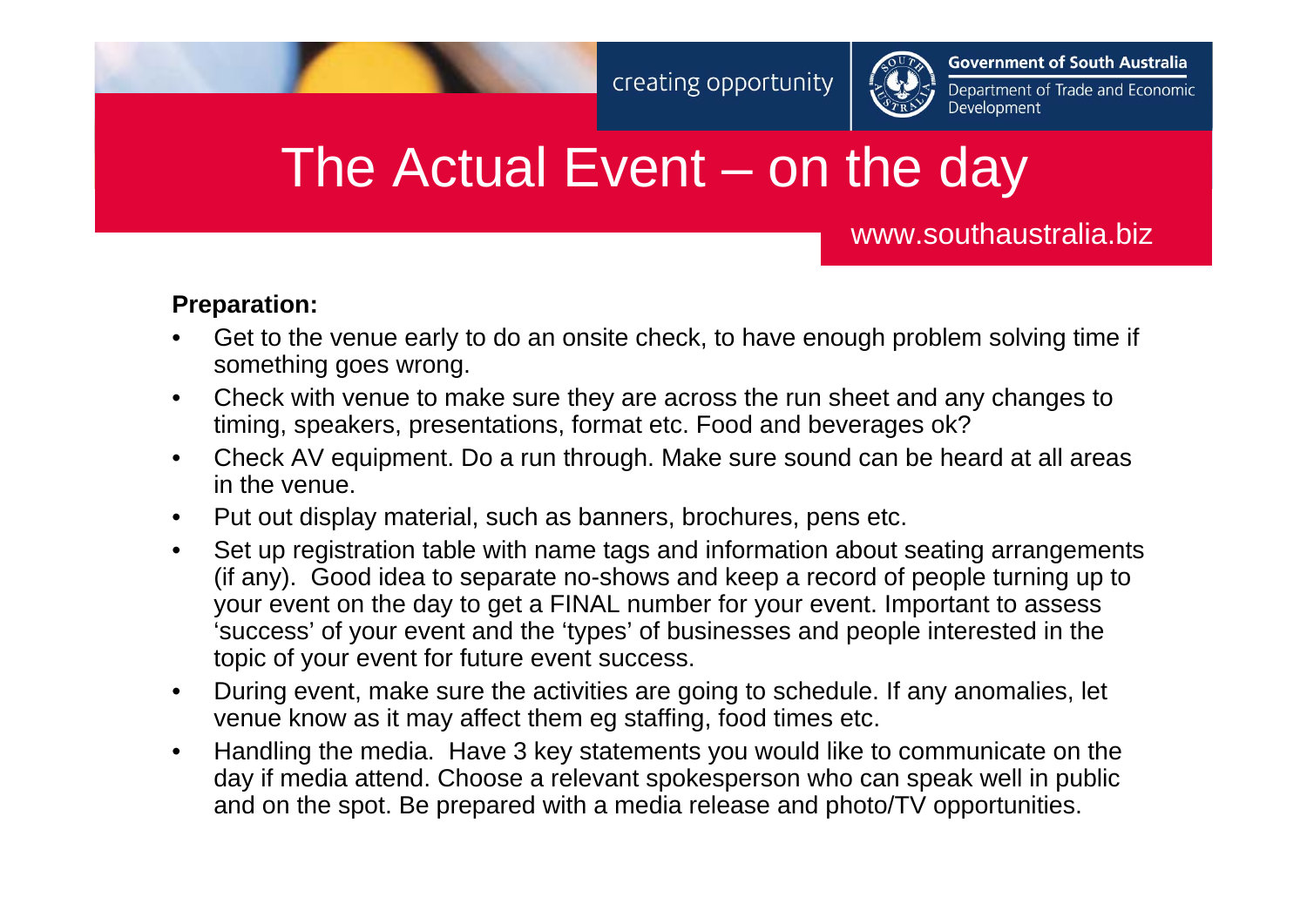

**Government of South Australia** 

#### Department of Trade and Economic Development

## Post Event

www.southaustralia.biz

**Post evaluation.** May include such things as number of attendees, the types of people attending, venue suitability, speaker assessment, media coverage etc.

#### **Post evaluation is important for several reasons:**

- • It determines what was successful and what wasn't. Good to determine what can be improved on at your next event, increasing chances of success.
- • Allows ALL people involved to provide feedback, something which may have been missed.
- $\bullet$ Assists with KPI reports
- • Always good to promote the success of the event to give credit to sponsors, venue, speakers, and staff involved.